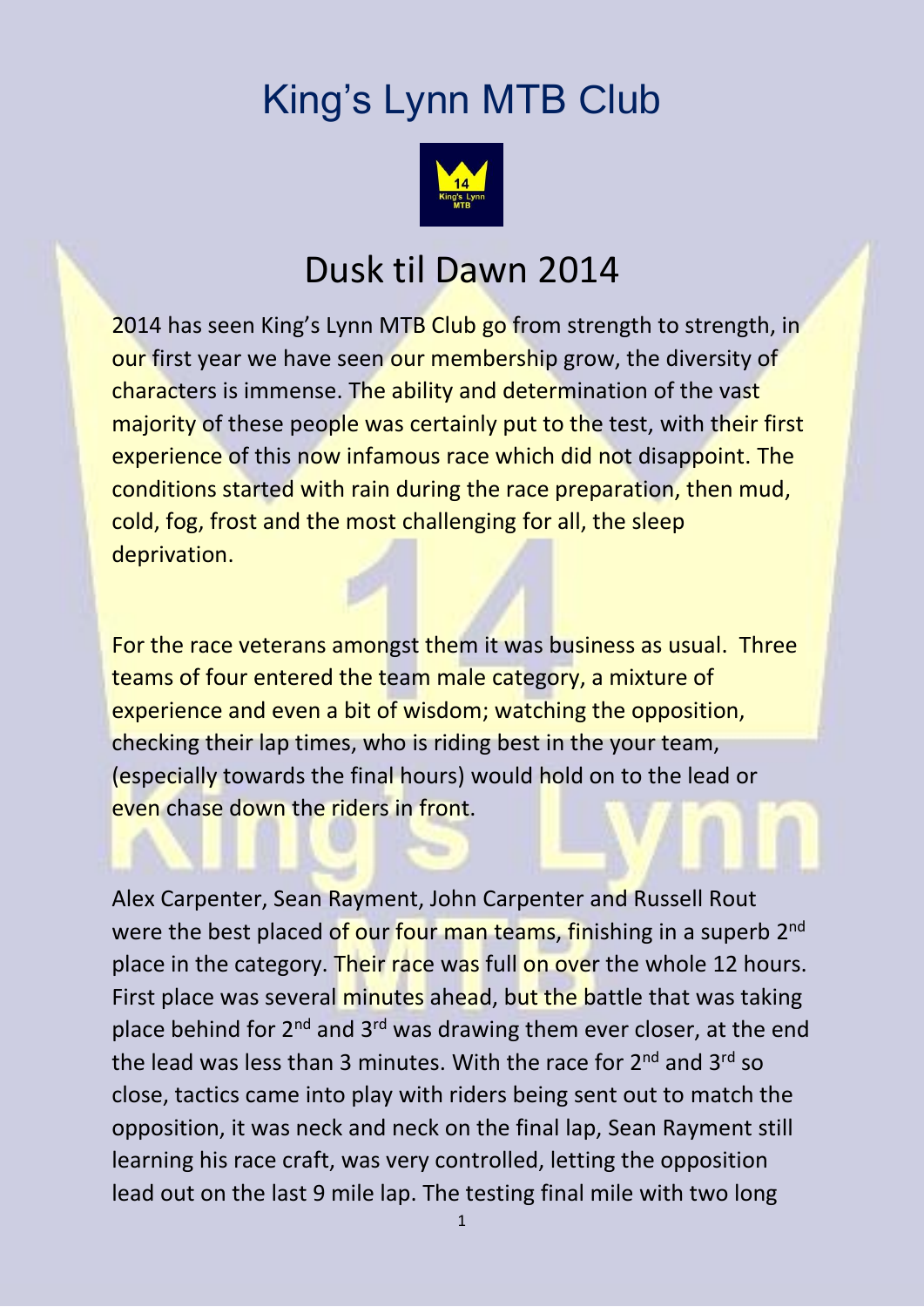climbs and the notorious decent "the nut cracker" was exhausting for both riders, but shoulder to shoulder on the final climb, Sean took the perfect position for that final sprint, taking the inside line on the final corner went for it, with just 100m to go thus claiming 2<sup>nd</sup> place by just 3 seconds, a fantastic performance from all the team.



With two other KLMTB teams in this category we witnessed Dan Collins come round in 4<sup>th</sup> place on the first paced lap which is where the officials lead out the riders at the start of the race, all the categories are in the mix - elite, sponsored, club and just those guys who love to race, setting out on the 1  $\frac{1}{2}$  mile loop. The pace was furious as the quad peeled off and the race was on, riders passing back under the start gantry at over 30mph, setting out on the first of many 9 mile laps.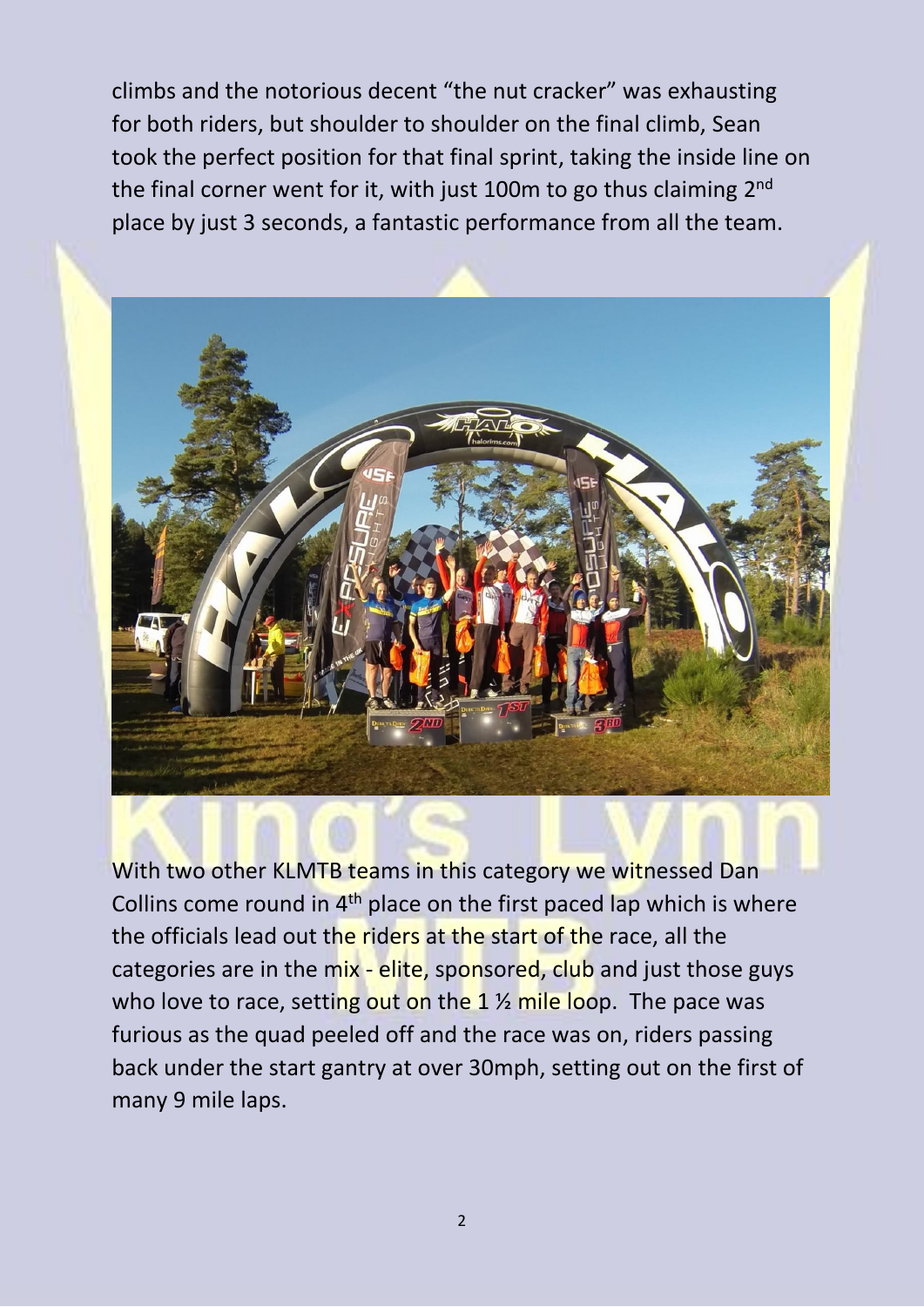With over 200 riders starting the race and some confusion with the taping out on the course for the first lap, Dan came through in a superb 9<sup>th</sup> place, setting his team up with a good start.

As things settled down all the competitors took their lap turns (except of course the solo riders!). Our next team consisting of Sam Smithee, Joe Smithee, James Murphy and Wayne Timmins, were locked in a battle ironically with their club mates for 4th and 5<sup>th</sup> place, the other team comprised of Steve Munden, Dan Collins, Neil Allen and Stephen Hayes. As the night progressed these two teams eventually finished in 4<sup>th</sup> and 5<sup>th</sup> respectfully, another great result for them all.

In the three man, taking part in their first D2D was Steve Twell, Paul Quantrill and Richard "Scratch" Hallett, who finished a credible 16<sup>th</sup>. Our other team in this category was Mike Cubitt, Jonny Sayer and Elliot Lawrance (Fakenham Gas Center) 13<sup>th</sup>. The three man is always more testing as each rider has less time to recover between laps, you need to stay awake while you are waiting to go again, charge your lights, eat and drink, all adding to the challenge as your body clock is wondering what is going on!

Not to be outdone by the male competitors, competing in the Ladies team event were Emily Quantrill, Anita Rose and Lorraine Collins who took on the challenge of this race. Riding in the forest through the night with just your bike and lights would be enough for most to say no thanks, but after completing four laps each in very credible times they were on the podium to receive  $1<sup>st</sup>$  prize and the satisfaction of being able to say they had completed the 2014 Dusk till Dawn.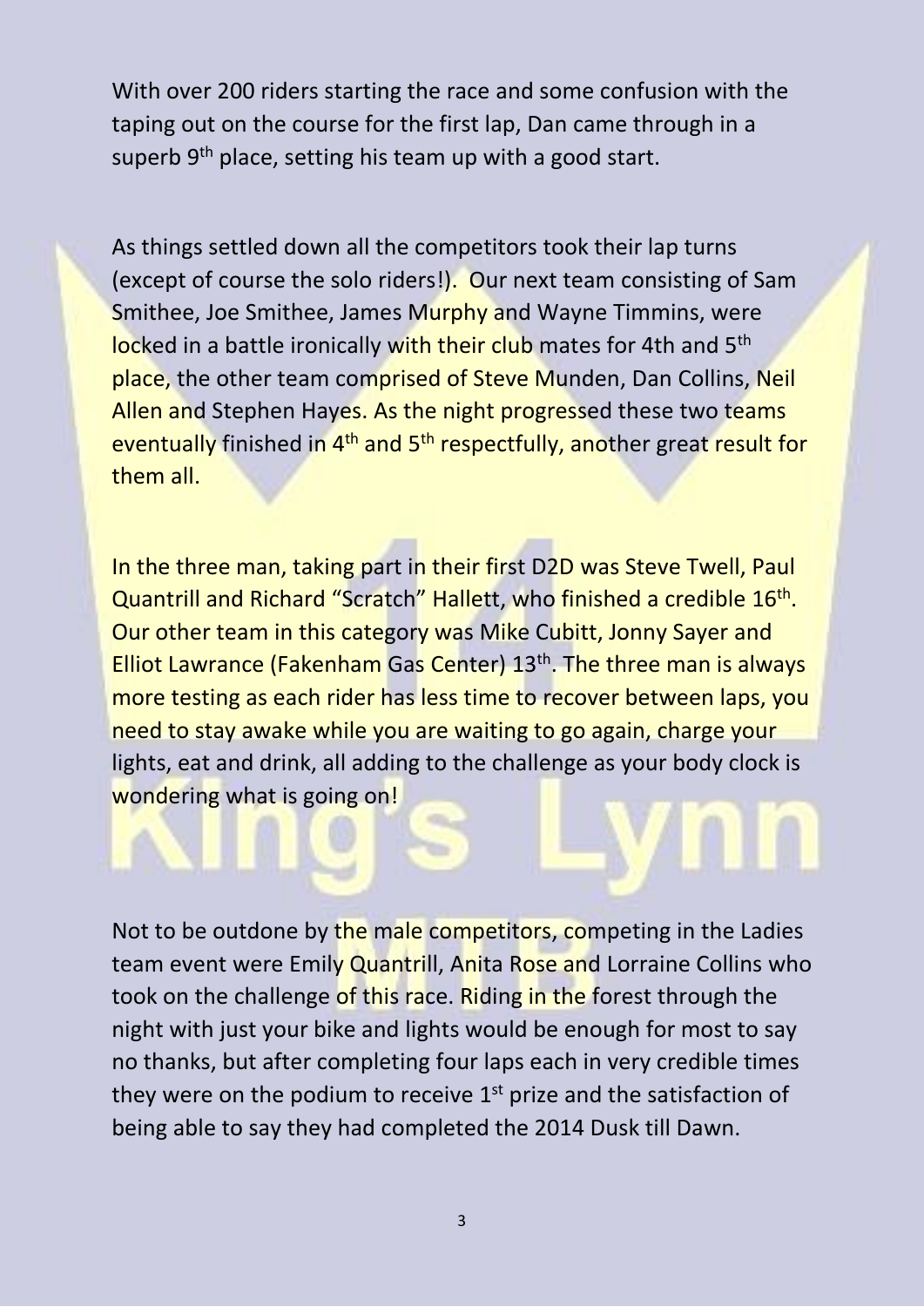

In the pairs category, again both riding for the first time in this event, were Lee Nowak and James Vaughan. The two man is perhaps one of the most difficult of the challenges, where tactics come into play as some pairs go for two laps each and then changing back to one as the night progresses, depending on what the other teams are doing around you. Finishing in 6<sup>th</sup> place after completing 7 gruelling laps each was another great result.

In the solo event, 12 hours on your own through the night, Dave Penny and Jason Hunter were the only two club members brave enough to enter this category. To just keeping going, grinding the miles out, ensuring you eat and drink constantly keeping those energy levels up. This was the largest category, with eighty five entrants. Jason overcoming some technical difficulties through the night, still finished in 53<sup>rd</sup> place. Dave Penny having rode the event several times now, finished in 5<sup>th</sup> place, another outstanding performance of both body and mind to complete this challenge. Well done both of you!